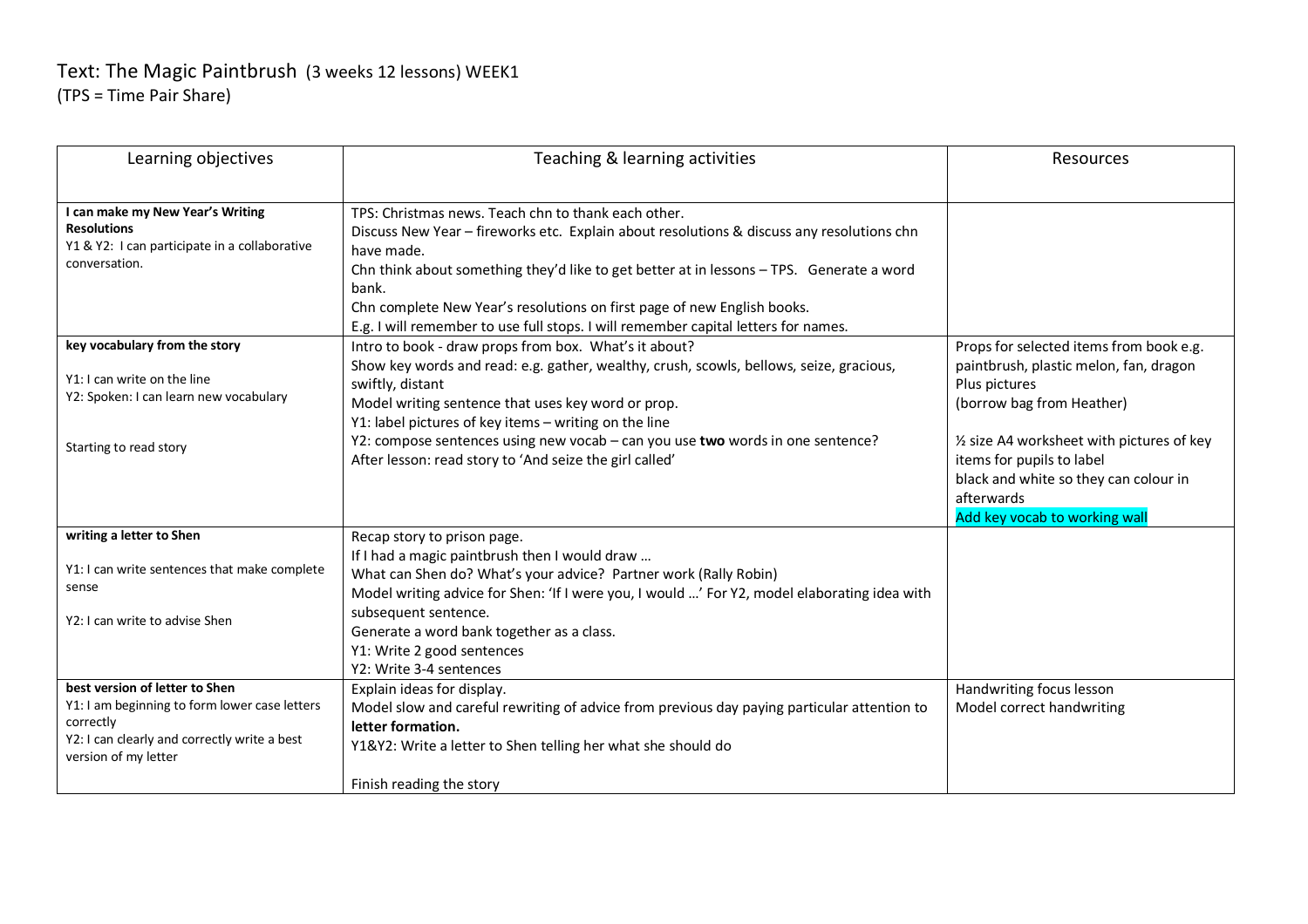| Learning objectives                                            | Teaching & learning activities                                                                                                                                                                                                  | Resources                                                                                            |
|----------------------------------------------------------------|---------------------------------------------------------------------------------------------------------------------------------------------------------------------------------------------------------------------------------|------------------------------------------------------------------------------------------------------|
| can put the events of the story in<br>order                    | TPS Verbally re-telling the story<br>Put pictures in order<br>Add sentence/ words as a caption                                                                                                                                  | Printed and cut copies of key<br>events from the story                                               |
| can use exclamation marks<br>correctly                         | Lesson focus on using exclamation marks and writing exclamations.<br>$\rightarrow$ Remind children they are like spicy chilli – to be used sparingly!                                                                           | <b>Exclamation mark worksheets</b><br>Add to Working Wall examples of<br>exclamations from the story |
| can use -er and -est with<br>adjectives                        | Lesson focus on using -er and -est<br>Link to objects in the story                                                                                                                                                              |                                                                                                      |
| can re-tell the story using actions<br>l can write a story map | Re-tell simplified version of story using actions - children to think of their own<br>actions<br>Model how to create a story map (then produce a 'here's one I made earlier)<br>Children to create own story maps using example | Add story map to working wall                                                                        |